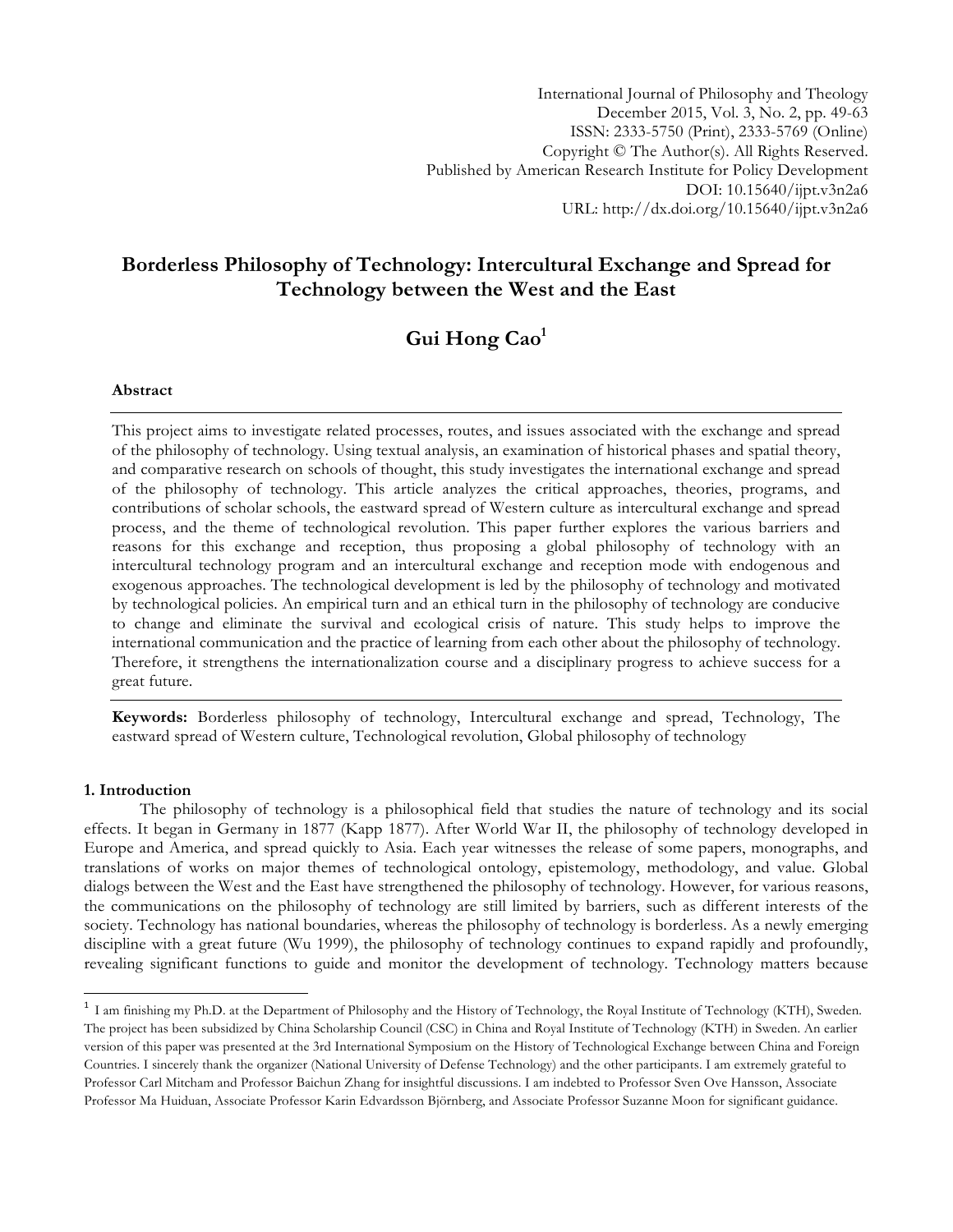being human is inseparable from technological development and usage (Nye 2006). The technological matter confronts both success and failure (Ihde 2006). Accordingly, the technological measures must be implemented for better security and efficiency, such as safety design adopted as a cautionary step in a possible technological trap (Editorial 2007). Technological development helps to enhance social welfare (Moon 2007). As advocated in this study, it is not only imperative to understand the technological society, but also important to work toward bringing the favorable reformations in the human society for the pragmatic applications of the philosophy of technology.

Various gaps exist between the reality with restrictive barriers and a great future in the philosophy of technology. Therefore, it is essential to detect the related problems and find solutions. Reversely considered, the following critical issues need to be traced for answers. How does the philosophy of technology exchange and spread in the world? What are the processes, routes, and affairs involved in the exchange and spread of the philosophy of technology? This study aims to examine relevant processes, maps, and issues for the exchange and spread of the philosophy of technology, identify some obstacles and causes, and attempt to find solutions. This paper hopes to enhance the international communications and dialogs, exchange and learn from each other for the philosophy of technology to achieve a great reality.

This article is organized in the following structure by combining theoretical analyses and practical explorations in the society. Following up the specified themes in the introduction, Section 2 presents the methods. Section 3 analyzes the evolution of the philosophy of technology and explores the primary schools of thought. Throughout this article, the term *school* specifies a school of thought in the philosophy of technology. Section 4 examines the process of exchange and spread, highlights the interesting practical topics, discusses the barriers and their causes, and finally offers solution proposals. Finally, section 5 includes the conclusions.

## **2. Methods**

This study applies a variety of methods. First, bibliometric retrievals of the contributions are made to the development of the philosophy of technology in the West and the East. Building on the previous work, this study makes in-depth textual analyses and conducts comparative research, combining historical phases and spatial theory. According to historical developments, the philosophy of technology is classified into four historical stages: prehistory (approximately 427 BC–1876), tradition (1877–1910s), classic (1920s–1980s), and contemporariness (1990s–2010s). Based on geographical and content diversity, the philosophy of technology is exchanged and spread between the West and the East as the first reliable theoretical assumption. This study compares scholar schools to reveal the spread and transfer processes and significant themes. Furthermore, as the second practical hypothesis, the technological revolution is connected with the philosophy of technology and motivated by national policies on technology.

## **3. Analyses on the Development of the Philosophy of Technology**

## *3.1. The Prehistory: Philosophical Reflection on Technology*

The prehistory of the philosophy of technology is viewed as the early philosophical reflection on technology accompanied by technological phenomena and human history. Geographically, the *West* mainly refers to the countries located in the Western and Northern hemispheres. *Logos*, a term from the ancient Greek philosophy and theology, is the source and center of Western philosophy (Zhang 2004). Under the Logos tradition, Western philosophical reflection on technology has been based on rationality. In his *Physics*, Greek philosopher Aristotle thought that technology possesses the capacity to create new objects based on four causes (i.e., material, formal, efficient, and final causes). He distinguished *poiesis* (making) from *praxis* (doing) to emphasize the latter (Mitcham 1980). This article appraises that technological four causes are viewed as a research program in the ancient philosophical reflections on technology to form a traditional craftsman view.

The East includes all the parts of Asia and Africa. The philosophical reflections on technology in the East are mainly influenced by the Chinese Taoism, Japanese Shintoism, Indian Hinduism, Arab Islam, and others. Like Logos is the center of the Western philosophy, Tao is the core of traditional Chinese philosophy, which initiates the ways of heaven, earth, humanity, and rule with Chinese characteristics (Zhang 2004). In terms of ethical attitudes toward technology, Tao emphasizes *wu-wei* (non-action) as the high state of virtue in the *Chuang Tzu* and the *Tao Te Ching* (the ancient Daoist texts). Confucianism underlines humanism as its core including Five Constants (*ren*: humaneness, *yi*: righteousness or justice, *li*: proper rite, *zhi*: knowledge, *xin*: integrity) in the *Four Books and Five Classics* (the authoritative Confucianism books). Both have the ideal of harmony. Daoism is the religion that positively supports scientific and technical development in China and Confucian also promoted the practical development of technics (Needham 1956). The background of the philosophy of technology in the Chinese culture lies in Tao and technique (Wang 2009).

These ancient philosophical reflections on technology in the prehistoric stage have offered valuable thoughts on technology and played a crucial role in influencing the technological development.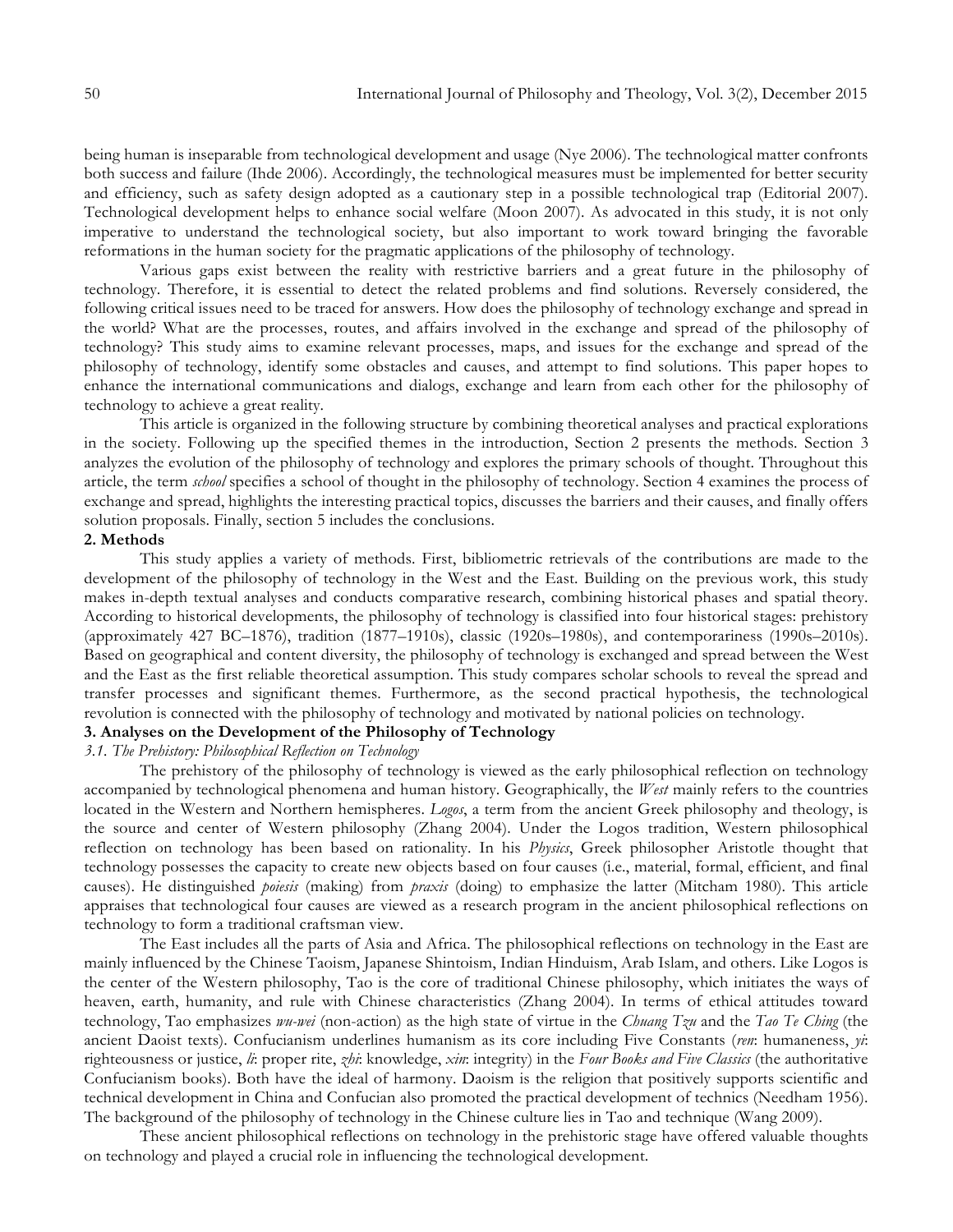#### *3.2. The Traditional Source: Western European German and French Schools*

The oldest source and most diverse tradition of the philosophy of technology can be found in Europe, specifically in the German and French schools of Western Europe (Mitcham 1980). It inherited the rational ideology from the European Renaissance between the fourteenth and seventeenth century and was embodied in the technological practice during the Industrial Revolution in the eighteenth century. It analyzed and reflected the ethical rationality and practical perfection of the essence and social significance of technology, based on the approaches of internal existentialism and engineering in Germany to external sociology and theology in France.

The original philosophical theories on technology can be traced in the following three German works on the philosophy of technology. German philosopher of technology Ernst Kapp (1877), the founder of the philosophy of technology, created an organ projection. This article values organ projection as a research program in the German philosophy of technology contributing toward shaping a technology and engineering view. The German engineer Eberhard Zschimmer (1913) explained technology using the Neo-Hegelianism philosophy and regarded technology as material freedom. The German philosopher Friedrich Dessauer (1927) considered the invention to be the most important aspect of technology. This article notes that these initial theories recognized the German school as the originator of the philosophy of technology.

During World Wars I and II, social criticisms of technology had become increasingly severe. After World War II, the philosophy of technology, related to engineering, entered into the organizational stage in Germany and extended to Europe (Mitcham 1994). From the perspectives of existential phenomenology and philosophical hermeneutics, German philosopher Martin Heidegger studies being and time (Heidegger 1927) and inquired technology (Heidegger 1954). Considering the three Kantian critiques of scientific knowing, moral doing, and esthetic feeling, German philosopher Friedrich Dessauer (1956) proposed the fourth kingdom of technology from a critique of technological making. The German philosopher Friedrich Rapp studied the structure of thinking in the technological sciences (Rapp 1974) and an analytical philosophy of technology (Rapp 1978). These keen philosophical explorations on technology in the German Democratic Republic brought a broad philosophical world for technology and a technological kingdom as a dominant position.

In France, French engineer Jacques Lafitte (1932/1972) firstly conducted engineering analysis in industrial production with reflections on the science of machine engineering. Later, French philosopher and engineer Gilbert Simondon (1958) expanded this engineering analysis to examine the mode of existence of technical objects. French philosopher and sociologist Jacques Ellul (1962, 1964, 1980) initiated hard technological determinism in technological society within the technological order and technological system. This article considers the technological system as a research program in the French philosophy of technology to construct a technological world. Later, as influenced by existential phenomenology of Martin Heidegger, the French Bernard Stiegler (1994/1998) studied technology and time. French Jean-Yves Goffi (1988) conducted the studies on the philosophy of technology. These philosophical analyses of technological roles in society have further raised global attentions in the technology-driven society. *3.3. The First Classical Institutionalization: Anglo and American Schools*

In contrary to the Western European German and French schools, British and American schools have different history and topics (Mitcham 1980). These schools have explored the philosophy of technology from sociological, historical, cultural, anthropological, and political discussions on technology based on theory and practice.

The American school can be traced back to a sociological study of cultural lag, where culture takes time to catch up with the technological development, thereby causing social disharmonies (Ogburn 1922). This line of thought was then influenced by another work *Technics and Civilization,* written by American historian and philosopher of technology Lewis Mumford (1934) from historical and cultural perspectives, where technology was divided into twofold phases: polytechnics and monotechnics. Mumford (1967, 1970) recommended *Homo Sapiens* instead of common *Homo Faber* to improve the position of human creation from the anthropological viewpoint in his book *The Myth of the Machine*.

The combined foundation of philosophy and engineering was offered by the logical mathematization introduced by British philosophers Alfred North Whitehead and Bertrand Russell in the twentieth century and the logical positivism in British and American philosophies. The conscious discussion on the philosophy of technology by the British and American philosophers was marked with two important issues. First, the Encyclopaedia Britannica Conference on the Technological Order was held in the Center for the Study of Democratic Institutions in Santa Barbara, California in March 1962. Second, in the summer of 1966, a series of papers with the title of "Toward a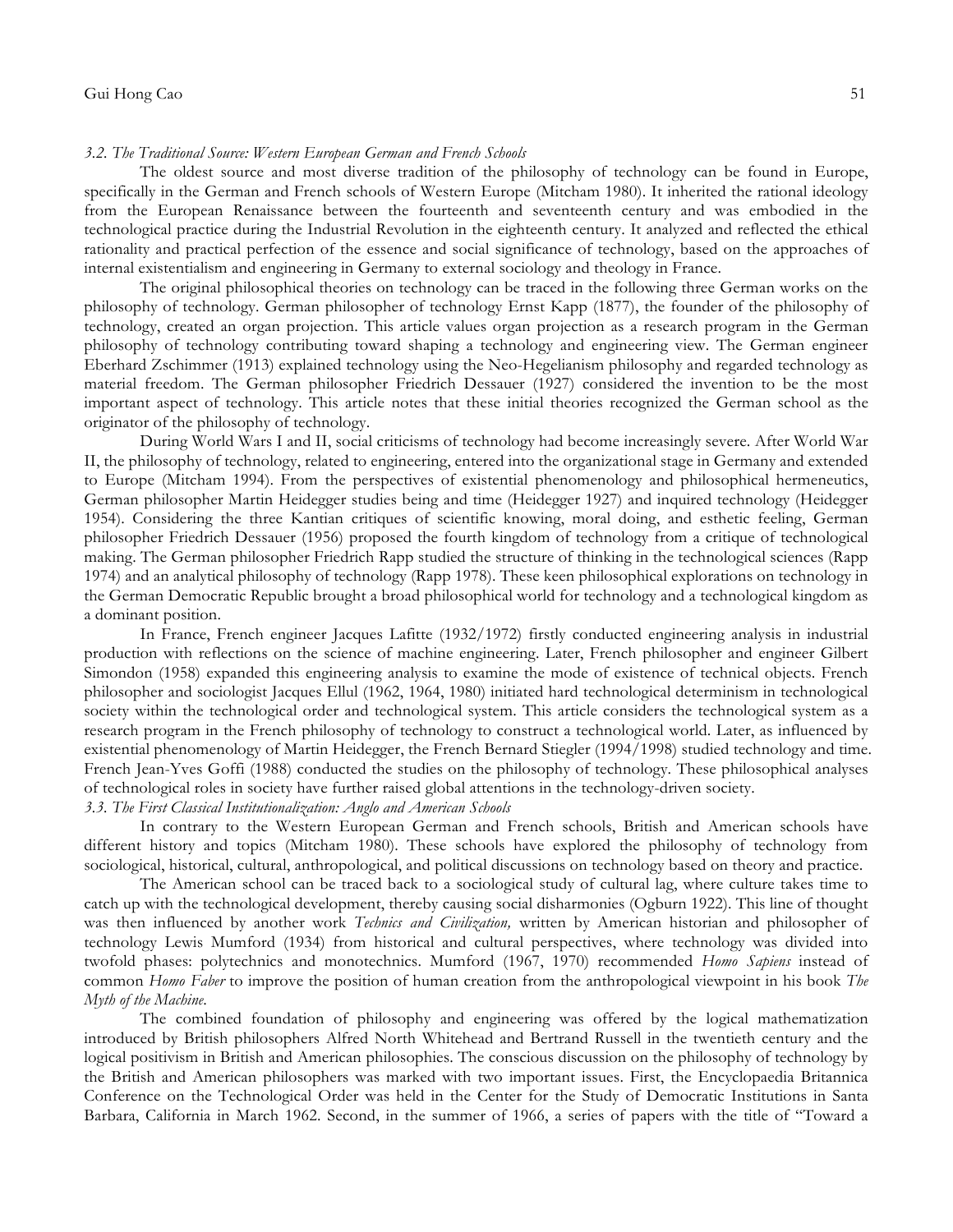### Philosophy of Technology" was published in *Technology and Culture* (Mitcham 1980).

The American philosopher Paul T. Durbin edited a group newsletter and an annual series of research papers on the philosophy of technology in 1976 (Carpenter 1978). The Society for Philosophy and Technology was established in 1976. The Western philosophy of technology firstly began institutionalization with the first social publication of *Research in Philosophy & Technology* in 1978 in America, after the philosophy of technology was confirmed as a new and important philosophical discipline at the 16th International Congress of Philosophy in 1978 (Diemer 1983). After hard technological determinism of Jacques Ellul, the American political theorist Langdon Winner (1977, 1980, 1986) launched soft technological determinism based on technical politics. The American philosopher Larry A. Hickman (1990) developed Deweyan pragmatism in technology. By extending phenomenology and hermeneutics of Martin Heidegger, the American philosopher Don Ihde extended postphenomenology in human-technology-world relations (Ihde 1993) and material hermeneutics and studied technoscience (Ihde and Selinger 2003). The American philosopher of technology Carl Mitcham (1994) historically analyzed the philosophy of technology through the engineering and humanities branches and divided technology into object, knowledge, activity, and volition. This article appraises that this classical division of the philosophy of technology is presumed as a research program of engineering-humanities dichotomy in America. This fundamental analytical pragmatism in the American philosophy of technology has established the American school as a research center to lead the world in the field of the philosophy of technology.

#### *3.4. The Spread to Eastern Europe: Soviet Union School*

The Eastern Europe-Soviet Union school follows the internal consistency by holding on Marxist philosophy majorly from a political perspective. Based on the Marxist thought, it asserts that the production process is not only the primary human activity, but has a social and historical basis. It focuses on the scientific and technological revolution or the unity of science and technology, which triggered the Second Industrial Revolution in the West (Mitcham 1980).

The term "scientific-technological revolution" was initially suggested by the British Marxist and scientist John Desmond Bernal and American economist Victor Perlo in the early 1950s. The scientific and technological revolution began with the Eastern European criticism of the philosophy of technology in Western Europe. The philosophy of technology experienced a shift from the rejected position considered as a negative pessimism in the 1950s to the accepted position owing to the positive construction after 1965. In 1965, a conference on "Marxist-Leninist Philosophy and the Technological Revolution" in Berlin aimed to present a constructive view of Marxism, inviting the Eastern European philosophers (Mitcham 1980). During the period between 1950 and 1965, the Soviet Union's main discussions on technology concerned questions related to automation and cybernetics. Initially, cybernetics was doubted as a new form of idealism by some Marxist and later this misdoubt was clarified by two papers on cybernetics in 1955. This shift has helped the Soviet Union to understand the scientific and technological revolution in relation to cybernetics and technological transformation (Mitcham 1980). The Russian engineer P. K. Engelmeier (1913) held a technocratic viewpoint from an engineering perspective, especially in the volume four of a series of his works of *Philosophy of Technology*, devoid of an overt recognition of Marxist philosophy. Then this technocratic philosophy of Engelmeier was involved in the general conflict of expert and red between engineers and politicians, as pointed by Kendall Bailes (1974). This article appraises that technological revolution is seen a research program in Soviet Union philosophy of technology with a technocratic view. As discussed in this article, these studies on technological revolution in society made the Soviet Union school an active participant involved in the debate on the philosophy of technology, especially social roles of technological revolution.

## *3.5. The Spread to the East: Asian Japanese and Chinese Schools*

After its initiation in Germany in 1877 and institutionalization in America in 1978, the philosophy of technology began to spread from the West to the East. The Western philosophy of technology has been intentionally or unintentionally exchanged and spread to the East, especially the Marxist philosophy of technology. The Eastern philosophy of technology has been tangibly or intangibly penetrated by the original philosophical reflections on technology. Moreover, the Eastern philosophy of technology has attempted to develop new fields, such as technological theories or new technical methodologies. In Asia, the Japanese and the Chinese schools have developed rapidly with a new expansion in the technological theory and intrinsic cohesion.

The philosophy of technology in the Japanese school is based on the technological theory, which was influenced by the Marxist philosophy before the 1950s and technological innovation after the 1950s. Since the 1930s, Japan has introduced the German philosophy of technology and created its technological theory (Jiang 1986). In 1932, some young Japanese philosophers, scientists, and technologists created a mass academic group of materialistic society to propagandize the Marxist thought. Early researchers studied the philosophy of technology from Marxism. Since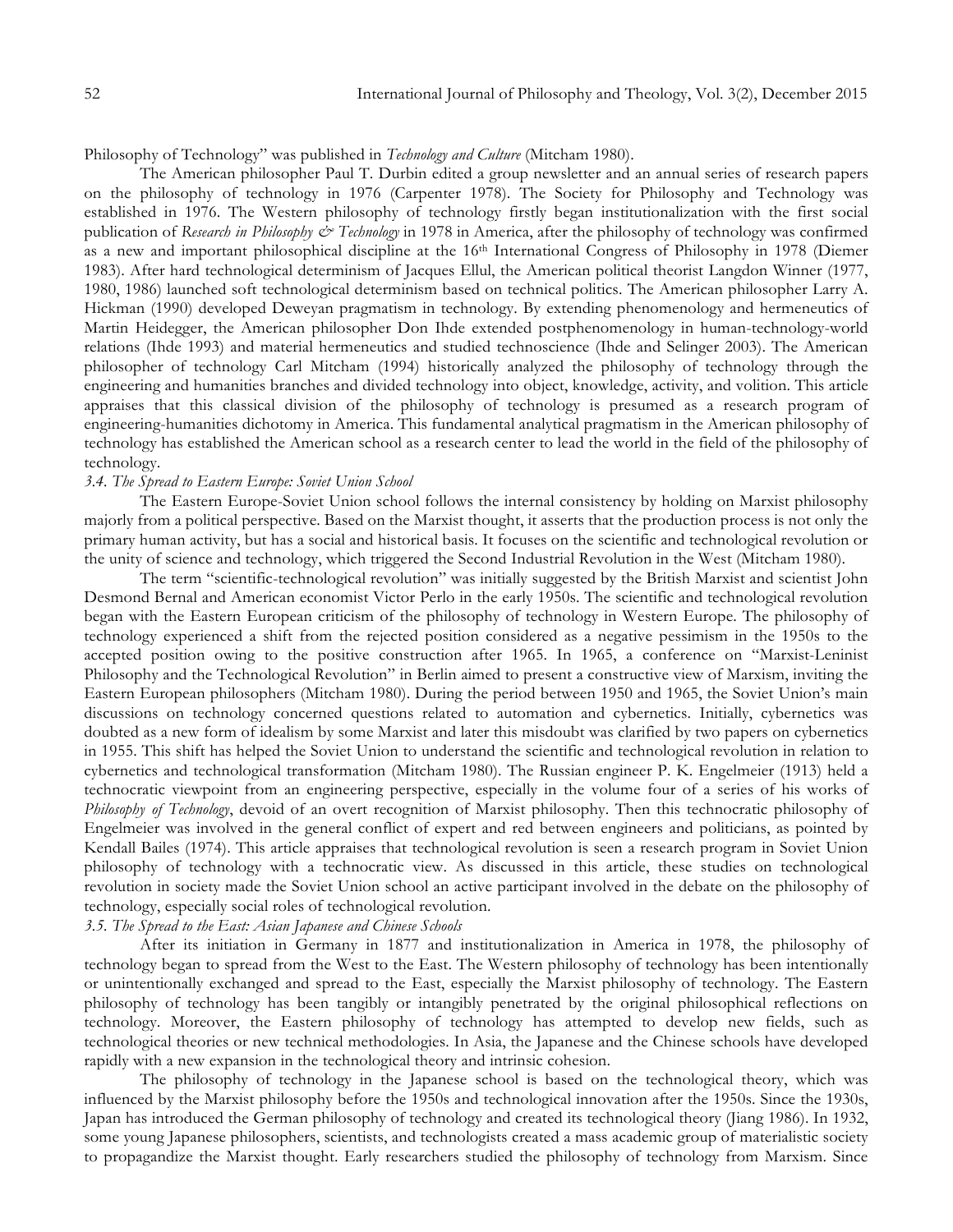Japanese technology had been stagnated for a long period after the war, the Japanese government promulgated the foreign investment law in 1950 with the goal of actively encouraging the introduction of technology and entering a technological innovation period. Regarding the technological theory, Japanese scholars formulated the existence theorem, content theorem, and structure theorem of technological development, and attributed technological developments from the quantitative to qualitative progress to the phased development mode with partial improvement and principled leap (Li and Jia 2007).

Historically, influenced by the tradition of Taoism and Marxism applied in the dialectics of nature, the Chinese philosophy of technology began developing engineering technology dialectics from a pragmatic perspective. It applied a variety of critical approaches including engineering, sociology, and culture. It grew with the introduction of foreign philosophy of technology including Marxist philosophy of technology and Japanese technological theory. Then, it became relatively independent by building its institutionalization, research program, significant questions, and new theories. In 1985, the Chinese philosophy of technology boomed during the institutionalization process with the following events. "The First China Technology Theory Symposium" was convened at the Chengdu University of Science and Technology, and the Chinese Society for Dialectics of Nature/Philosophy of Nature, Science and Technology formed "the Technology Theory Professional Association" in this symposium in November 1985 (Chen and Chen 2009). Qian Xuesen (1957), the father of China's space program, explored the methodologies of technological sciences from the perspective of technological engineering.

The Chinese scholars participated in intense debates on a research program for establishing the philosophy of technology. The Chinese philosophers Zhang Huaxia and Zhang Zhilin (2001) proposed a research program on the philosophy of technology with the technological epistemology as the center from the perspective of demarcation between science and technology. This research program included the following: (a) technological definition and ontological status, (b) technological epistemological procedure, (c) technological knowledge structure, (d) regular technology and technological revolution, (e) technology and culture, and (f) technological value and technological ethics. It seems that the technological knowledge theory and technological logic are the core of the philosophy of technology. However, the main distinction between science and technology is the difference in values for technology as a practical activity involved in economic area and science as a theoretical exploration (Chen and Yuan 2001). Therefore, Chen Changshu and Yuan Deyu (2001) argued that technological value should be the center for the research program on the philosophy of technology and added six alternative demarcations for the sake of openness. These six demarcations are (i) the demarcation and connection between technology and science; (ii) the demarcation and connection between philosophical turn of technological study and technological turn of philosophical research; (iii) the demarcation and connection between the philosophy of technology and the philosophy of science; (iv) the demarcation and connection between the philosophy of technology and other integrated disciplines related to technical issues (e.g., economic philosophy, technological economy, historical philosophy, sociology of technology, cultural philosophy, technological psychology, and technological esthetics); (v) the demarcation and connection between the engineering philosophy of technology and the humanities philosophy of technology; (vi) the demarcation and connection between basic research and applied research of the philosophy of technology. As held in this article, the former emphasizes technological epistemology as the beginning of the research program of the philosophy of technology, while the latter underlines technological practical value as its ultimate goal. Both can be the center for the research program of the philosophy of technology, but only in the initial and mature developmental stages respectively. This study evaluates that both are termed as a science-technology demarcation program. These philosophical disputations on a science-technology demarcation program on the philosophy of technology promote the extensive development of the Chinese philosophy of technology and contribute toward diversifying and strengthening it worldwide.

Critical questions and new theories on the philosophy of technology have risen in China. Specifically, the Chinese Northeastern School has made great contributions to the research of the philosophy of technology. Chen Changshu (1999) presented that technology changes nature in its entirety to artificial nature and comprehensively studied technological ontology, epistemology, methodology, value, and ecological and humanities critical theories of technology. In order to maintain the vitality, the philosophy of technology needs to have disciplinary features, basic researches, and real values, by the strategies of the base of actual China and the understanding of international dynamic changes (Chen 2001). With respect to the significant issues of the philosophy of technology, there is no position without characteristics (disciplinary features), there is no level without foundation (basic researches), and there is no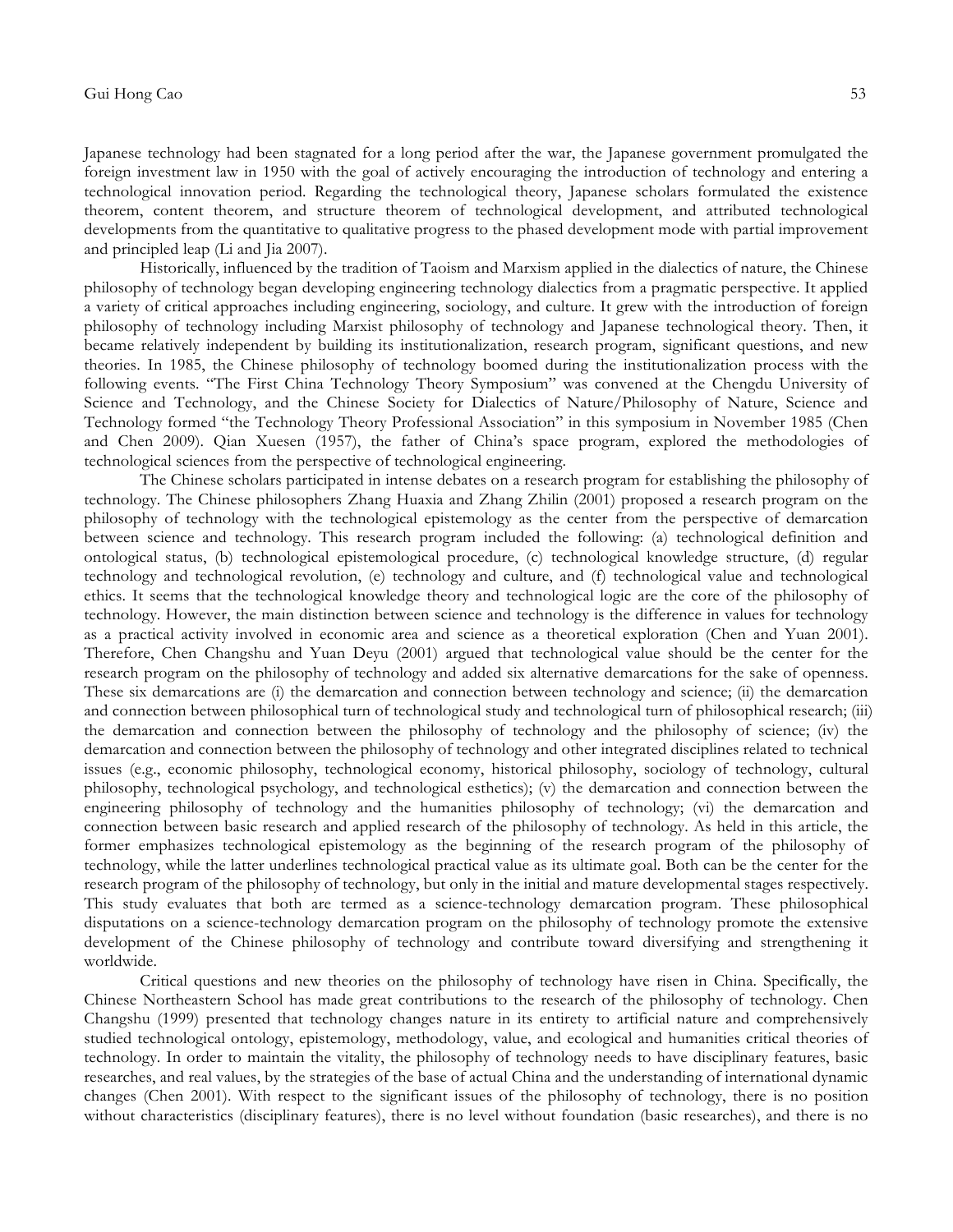future without application (real values) (Chen 2002). Chen (2002) also proposed thirty-five questions on the fundamental studies of the philosophy of technology. These thirty-five questions are divided into six fields: a) the disciplinary position and nature of the philosophy of technology, b) the theoretical significance of the philosophy of technology, c) the nature of technology, d) the relationships between science and technology, e) the values of technology, and f) the development rules of technology. This study proposes that these intellectual explorations deeply inject the clues and provides motivation for the further growth of the philosophy of technology. Tian Pengying (2005) created the philosophy of social technology and explored the nature, method, form, and values of social technology. Hence, the Chinese philosophy of technology has become more extensive in the objects of study including natural technology and social technology. Based on the pragmatic philosophy of Joseph C. Pitt and the analytical philosophy of technology of Friedrich Rapp, Ma Huiduan (2006) constructed the pragmatic analytical philosophy of technology to integrate the choice controversy of the engineering-humanities dichotomy and proposed the responsible technology. Based on the four causes of Aristotle and organ projections of Kapp, Sheng Guorong and Jin Zhongzhe (2007) presented the technological anthropomorphic rule stating that technology develops by simulating, extending, or enhancing human organ for revealing the mode, direction, and paths of technological development based on human evolution and social demands. Yuan Deyu (2008) launched the technological process theory for technological innovation with a dynamic vision. Wang Qian (2009) traced the Taoist tradition of the Chinese philosophy of technology from a cultural perspective. Chen Fa (see Chen and Chen 2009) proposed to adhere to the Chinese Society for Philosophy and Technology as an open academic community center in China and international. The philosophy of engineering rose in the world including China and the West (e.g., Li 2010).

In reality, science and technology are the primary productive forces. The Chinese national leadership is drawn toward technocracy pragmatism. As a developing country, Chinese technological policies include the strategy of invigorating the country through science, technology and education. With the advent of technological transfer application, China has returned to being a manufacturing country. With the gradual developments, China has begun to pursue technological innovation and sustainability. In short, the Chinese philosophy of technology results in technocracy pragmatism in reflections of technological social meaning, for Chinese scholarly and engineering worlds.

As this article points out, these explorations in technological transfer and innovation for localization have resulted in the diversification of the Japanese and Chinese schools.

*3.6. The Rise of Contemporariness: Western European Dutch School and Nordic Swedish School*

Being a new subject, the philosophy of technology is still in the early stages of growth. The philosophy of technology has not only spread from the West to the East, but also risen in the Western Europe (mainly the Netherlands) and Northern Europe (mainly Sweden).

After the first empirical turn with a social-oriented approach between the 1980s and 1990s in the philosophy of technology, the Western European Dutch school initiated the second empirical turn with an engineering-oriented approach between the 1990s and 2000s (Brey 2010). Moreover, the Dutch school proposed a technological dual (physical-functional) nature program taking into account the technological design and human intentions about the physical structure and social function of technical artifacts (Kroes 2002; Kroes and Meijers 2002). The Twente mode uses the descriptive and normative dimensions (Brey 2008). Influenced by postphenomenology of Don Ihde and combining German phenomenology and American pragmatism, the Dutch philosopher of technology Peter-Paul Verbeek (2005, 2006) presented his technological mediation to analyze the role that technology plays in human-world relations. He also specified to use ethical dimension and empirical approach for reproductive technologies and imaging technologies with the large cultural and social contexts of technology assessment and policymaking. Primarily, the Dutch school conducted researches extending from internal engineering to external sociology in the technological design. It focused on the empirical turn (Kroes and Meijers 2000), engineering design (Kroes 2012; Steen 2014; Vermaas et al. 2008), technological ethics (Brey 2012), engineering ethics (Van den Hoven et al. 2012), and moralizing technology (Verbeek 2011). These novel studies have established the Dutch school as the current pioneer in the philosophy of technology.

The Nordic Swedish school has increased interests in applied ethical research into social-ethical problems surrounding technology in the 2000s and 2010s. This school focused on the classical studies extending from internal technological theory to external sociology in new technology. It concentrated on technical ethics application and technical risk assessment in biotech and artificial intelligence (AI), technological culture, technological sustainability, technological knowledge, technological education, and science-technology relationships (e.g., Cao 2014, 2015; Hansson 2007, 2010, 2013; Palm and Hansson 2006). These fresh studies have made the Swedish school vigorous. *3.7. The Summary*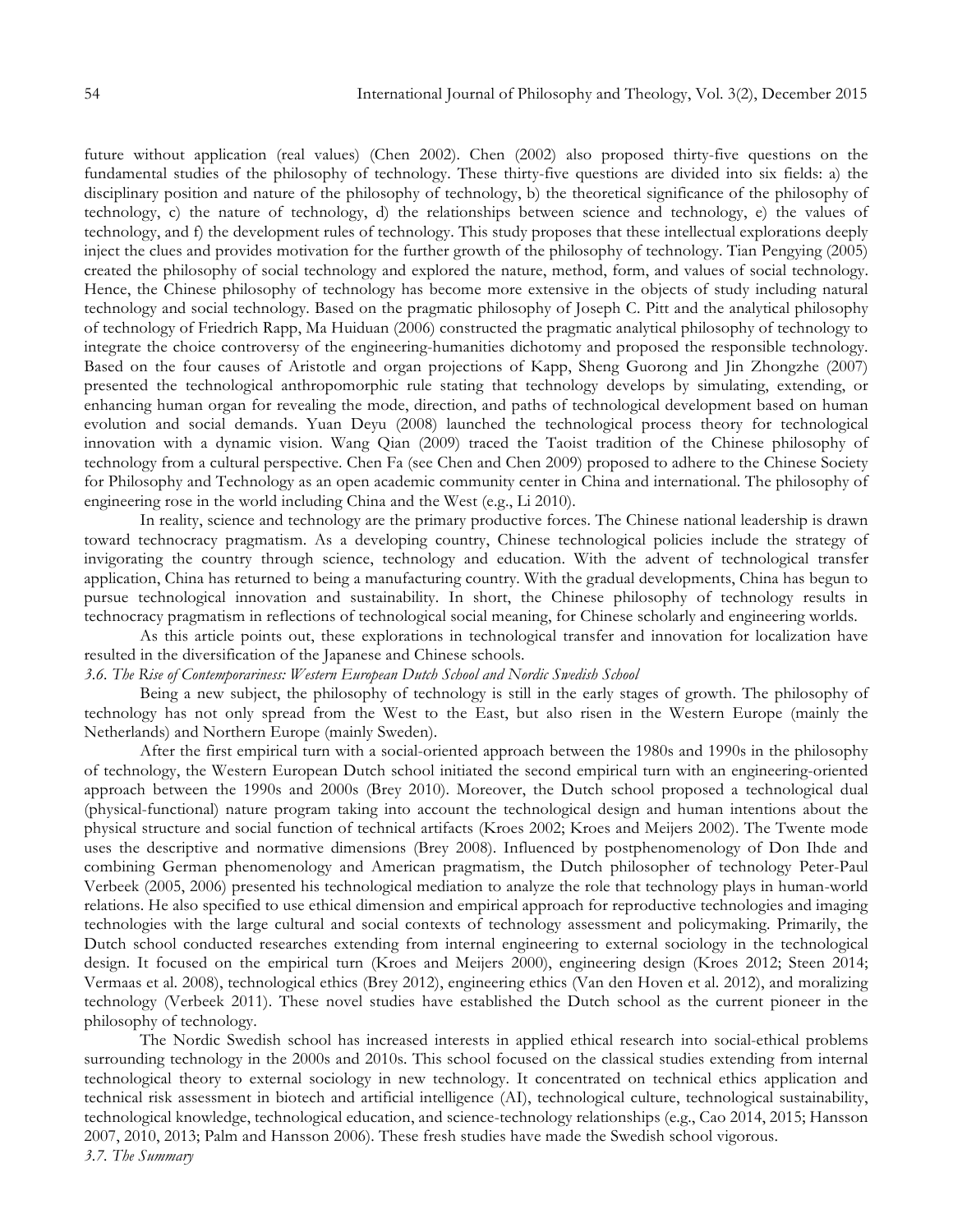In summary, the Western European schools in Germany and France are superior to others in terms of their profundity and diversity. However, they are inferior to the Anglo and American schools in terms of applying historical knowledge and empirical social science research, and to Eastern European schools for lacking internal synthesis (Mitcham 1980). However, if considered developmentally, the Western European German and French schools neither equal the Asian schools for their intrinsic cohesion, nor rival the Western European Dutch school and the Nordic Swedish school for their smart innovative methods and timely upgrade to the changes. Major schools in the philosophy of technology have relative and important periods with critical issues and research approaches (Table 1). Additionally, Spanish scholars have explored technological reflections in modernity (e.g., Medina and Sanmartín 1989) and Canadian scholars have developed the critical theory of technology to bring social rationality view (e.g., Feenberg 2002). In Africa, the alternative technologies have made progress. The other countries like Argentina, Venezuela, Brazil, and India, have also contributed to the philosophy of technology (Mitcham 1980). However, it is impossible to cover all schools in this historical investigation due to the limitations of languages and sources. The developed countries in the West attach more importance to technological rationality from the critical perspectives of existentialism, theology, and culture. The developing countries in the East pay more attention to technological practices from the pragmatic perspective of sociology. However, both of the schools hold the perspectives of engineering and humanism in the philosophy of technology.

Reflecting the social essence of technology through its natural phenomenon, Marx upgraded the philosophy of technology from the natural transformation theory to the social transformation theory (see, Marx 1906; Marx and Engels 1988). With science in one hand and democracy on the other hand, the social productive practices using technology aims at the advancement of humans from the domain of necessity to the realm of freedom (Marx and Engels 1988). Technology is dually attributed consisting of natural and social properties for human freedom and liberation (Guan 2001). This study argues that natural and social properties of technology ultimately change both nature and society by employing technical artifacts and social technology, for the freedom of human body and spirit liberation in philosophical and technological perspectives.

| <b>Table 1.</b> OVERVIEW OF HIADT SCHOOLS IN the primosophy of technology |       |            |                 |                        |                 |                |                                 |  |  |  |
|---------------------------------------------------------------------------|-------|------------|-----------------|------------------------|-----------------|----------------|---------------------------------|--|--|--|
| School                                                                    | Space | Time       | Approach        | Theory                 | Program         | <b>View</b>    | Characteristics                 |  |  |  |
| A. The Prehistory:                                                        |       | 427        | Tao,<br>Logos;  | of<br>Four<br>causes   | A technological | Craftsman      |                                 |  |  |  |
| Philosophical                                                             |       | $BC-$      | Shintoism,      | technology             | four<br>causes  |                |                                 |  |  |  |
| Reflection<br>on                                                          |       | 1876       | Hinduism,       |                        | program         |                |                                 |  |  |  |
| Technology                                                                |       |            | Islam           |                        |                 |                |                                 |  |  |  |
| B. The Traditional                                                        | West  | $1877 -$ , | Existentialism, | Organ projection,      | An<br>organ     | Technology and | Initiation in 1877;             |  |  |  |
| Western<br>Source:                                                        |       |            | Engineering;    | phenomenology,         | projection      | engineering    | the oldest source and           |  |  |  |
| European German                                                           |       | $1932 -$   | Sociology,      | technological          | program;        |                | diverse<br>most                 |  |  |  |
| and<br>French                                                             |       |            | Theology        | kingdom;               | A technological |                | tradition                       |  |  |  |
| Schools                                                                   |       |            |                 | technological          | system program  |                |                                 |  |  |  |
|                                                                           |       |            |                 | determinism            |                 |                |                                 |  |  |  |
| The<br>First<br>C.                                                        | West  | $1960s -$  | Sociology,      | Cultural lag,          | An engineering- | Pragmatism     | Institutionalization in         |  |  |  |
| Classical                                                                 |       |            | History,        | technical politics,    | humanities      |                | 1978<br>in<br>America;          |  |  |  |
| Institutionalization                                                      |       |            | Culture.        | Deweyan                | dichotomy       |                | historical<br>uses              |  |  |  |
| Anglo<br>and                                                              |       |            | Anthropology,   | pragmatism,            | program         |                | knowledge<br>and                |  |  |  |
| American Schools                                                          |       |            | Politics        | postphenomenology      |                 |                | empirical<br>social             |  |  |  |
|                                                                           |       |            |                 |                        |                 |                | science research                |  |  |  |
| D. The Spread to                                                          | West  | $1960s -$  | Politics.       | Technical revolution   | A technological | Technocracy    | Marxism<br>spread;              |  |  |  |
| Eastern<br>Europe:                                                        |       |            | Sociology,      |                        | revolution      |                | internal integration            |  |  |  |
| Soviet<br>Union                                                           |       |            | History,        |                        | program         |                |                                 |  |  |  |
| School                                                                    |       |            | Engineering     |                        |                 |                |                                 |  |  |  |
| E. The Spread to                                                          | East  | $1930s -$  | Engineering,    | Technological theory;  | A science-      | Technocracy    | Marxism<br>spread;              |  |  |  |
| East: Asian<br>the                                                        |       |            | Sociology,      | technological          | technology      | pragmatism     | institutionalization in         |  |  |  |
| and<br>Japanese                                                           |       |            | Culture         | anthropomorphic        | demarcation     |                | 1985<br>China;<br>$\frac{1}{2}$ |  |  |  |
| Chinese Schools                                                           |       |            |                 | technological<br>rule, | program         |                | intrinsic cohesion              |  |  |  |
|                                                                           |       |            |                 | process theory         |                 |                |                                 |  |  |  |
| F. The Rise of                                                            | West  | $1990s -$  | Engineering,    | Technological          | A technological | Pragmatism     | Empirical<br>turn,              |  |  |  |
| Contemporariness:                                                         |       |            | Sociology,      | mediation;             | dual (physical- |                | ethical<br>turn;<br>smart       |  |  |  |
| Western European                                                          |       |            | Design,         | technological          | functional)     |                | methods<br>innovative           |  |  |  |
| Dutch School and                                                          |       |            | Ethics          | knowledge              | nature program  |                | and timely upgrade to           |  |  |  |
| Nordic<br>Swedish                                                         |       |            |                 |                        |                 |                | changes                         |  |  |  |
| School                                                                    |       |            |                 |                        |                 |                |                                 |  |  |  |

**Table 1.** Overview of major schools in the philosophy of technology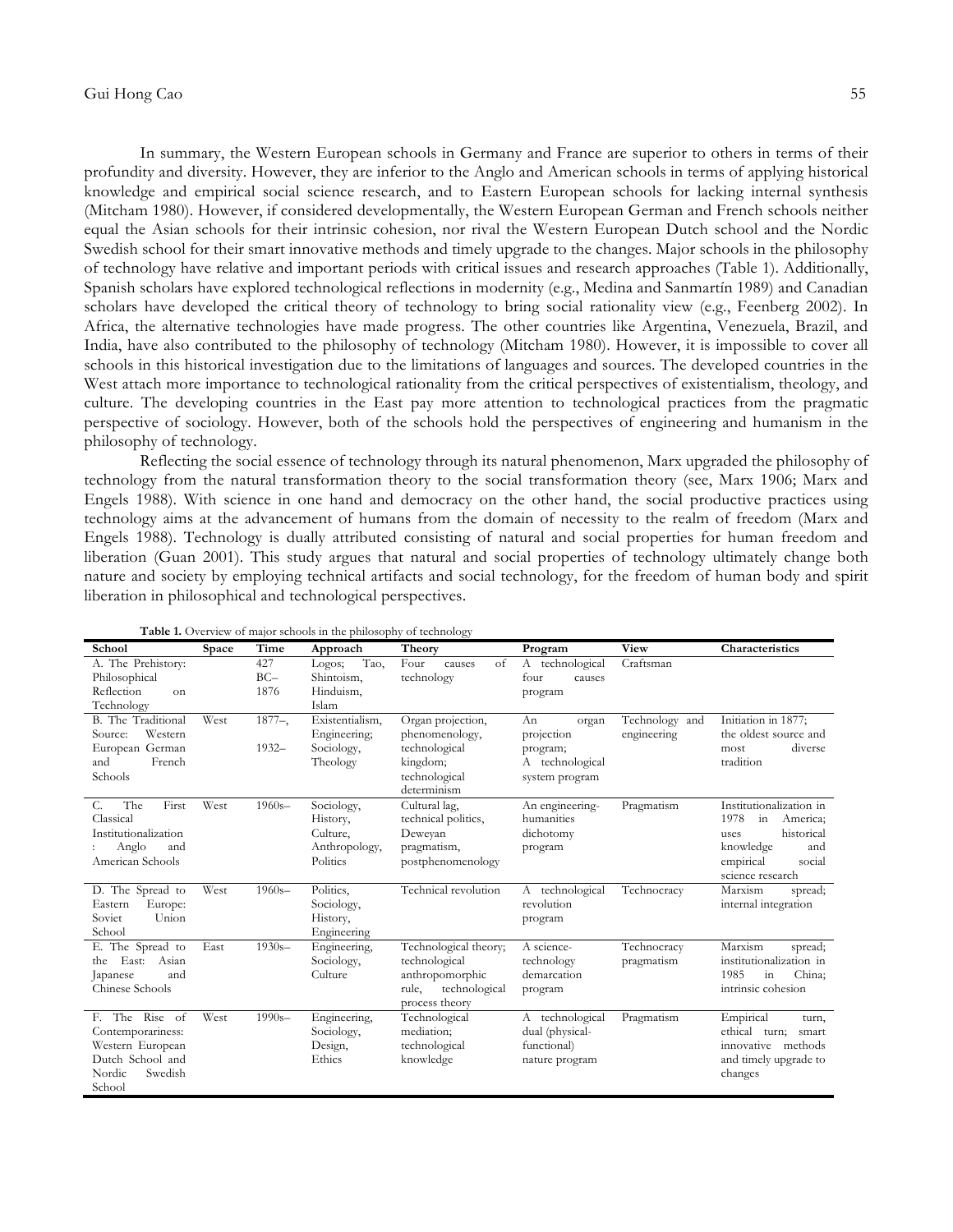#### **4. Results and Discussion**

### *4.1. An Intercultural Exchange and Spread Process: Eastward Spread of Western Culture*

The philosophy of technology is exchanged and spread primarily from an intercultural perspective under the framework of technology and society. In the pre-historical period, the philosophies of technology in the West and China had different philosophical traditions. The Western tradition was built on Logos that highlighted rationality while the Chinese foundation was based on Tao with emphasis on practice. Both traditions sought technological perfection in practice. Then, the philosophy of technology was transferred from Western European German and French schools to the British and American schools. Likewise, it spread to the Eastern European Soviet Union school, Asian schools, Western European Dutch school, and Nordic Swedish school. Geographically, it followed a West-East spread route. This study argues that the philosophy of technology classically propagated Western learning to the East during the intercultural exchange and spread process. However, it does not mean that the philosophy of technology is a completed totalizing external force from one school to other schools, from one country to other countries, or from the West to the East. More important issue is the internal needs to develop the philosophy of technology. The imported exchange and spread usually from the outside are selectively perceived, critically reflected, potentially reconstructed, and creatively reacted according to the local demands, and then possibly exported with different values to other places. Such cases include the aforementioned evolutions from the phenomenology to the postphenomenology and from the pragmatic philosophy to the pragmatic analytical philosophy of technology.

Because discrepancies exist in various schools located in disparate spaces with respect to the content, the philosophy of technology has been necessarily and significantly exchanged and spread over time between the East and the West, in response to the first theoretical assumption.

Cultural communication and exchange with various marks of geography and history are inevitable. Moreover, the East-West cultural exchange and dissemination of technology are the mainstream discourses and practical acts of modern technological society. Our common technical living environment with its developmental problems encourages us to learn about the existing theories and methods for better dealing with the technological issues. Therefore, the participation in the cross-cultural research and practice related to the philosophy of technology is a major necessity and cannot be ignored.

Among nations, even across borders, the philosophy of technology has been not only exchanged and perceived intentionally or unintentionally, but also transferred and penetrated tangibly or intangibly. This exchange is quite evident in cases such as the Marxist philosophy of technology and the analytical and pragmatic philosophy of technology. This study argues that technology has borders, such as limited access to certain technologies and patents in some countries, enterprises, and organizations. Economic, political, or military interests are hidden behind technological production or technological innovation, especially in high-tech fields, for instance, biotechnology and nanotechnology. We need to pay the price to overcome these barriers and surpass technological borders. The eastern countries used to adopt the strategy of exchanging the market for technology from the Western countries. However, the feasibility of the rate of return is still in question. Innovation is the effective trump card in technology games, although the suitable strategy depends on its realistic context. However, there are no material interests' conflicts, but an ideal acceptation, opposition, or neutrality associated with the philosophy of technology. The philosophy of technology is exchanged and spread across borders to lead and monitor technological development.

## *4.2. The Interesting Practical Topic: Technological Revolution*

The philosophy of technology has various themes of technological theories and social impacts in its exchange and spread. The interesting practical topic of technology is technological revolution effectively affecting a technological society.

Historically, technological revolution is related to human civilization and social progress. The four ancient civilizations namely Babylon, ancient Egypt, ancient India, and ancient China majorly owe to the rich ancient technological history. The Italian Renaissance beginning in the fourteenth century was the foundation of science and technology based on the Enlightenment ideology. With two scientific revolutions and three times technological revolutions, America has surpassed Europe to become the center for scientific and technological activities in the world (Table 2). Scientific revolutions were primarily involved in astronomy and physics. Technological revolutions included the aspects of the industrial revolution, power revolution, electronic technology revolution, and the IT revolution. Also, the future scientific and technological revolutions are predicted toward the inclusion of regeneration revolution and the space–time revolution (He 2012). Technological futurist Harold Adrian Linstone (2011) predicted that the molecular society consisting of nanotechnology, biotechnology, and materials science would reach the fifth long wave boom in 2024.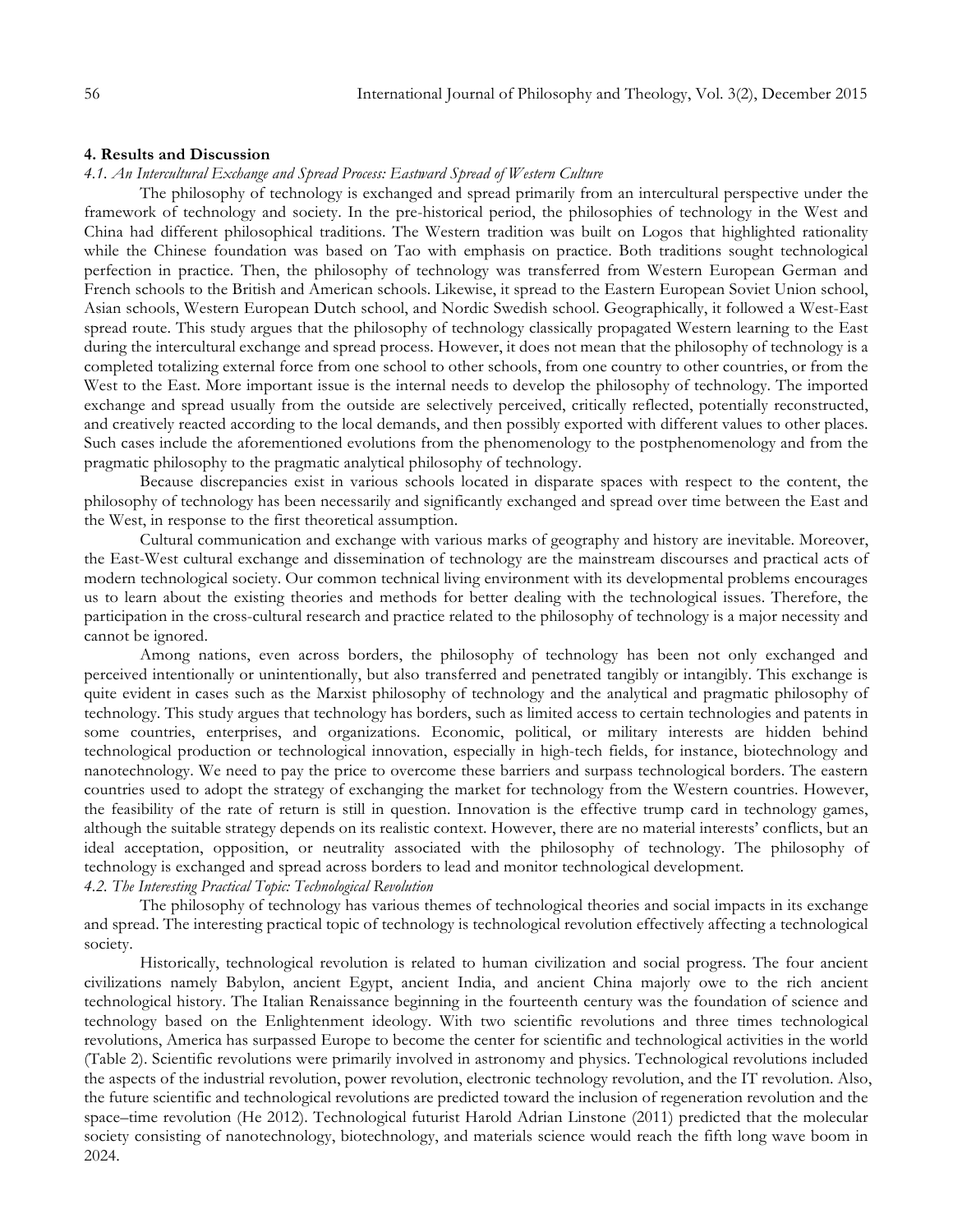| Society          | Time     | Technology       | <b>radic 2.</b> Comparison or technological revolution in technological society<br>Long wave cycle | <b>Scientific Revolution</b>                        | <b>Technological Revolution</b>           |
|------------------|----------|------------------|----------------------------------------------------------------------------------------------------|-----------------------------------------------------|-------------------------------------------|
| (Linstone 2011)  |          |                  | (Linstone 2011)                                                                                    | (SR) (He 2012)                                      | (TR) (He 2012)                            |
| The Agricultural | 8000 BC  | Agricultural     | 1st: 1745-1800 (55 years)                                                                          | $1st$ SR (1543-1687),                               | 2 <sup>nd</sup> TR: Industrial Revolution |
| Society          |          | technology       |                                                                                                    | Italy;                                              | $(18th century)$ (1698–1825),             |
|                  |          |                  |                                                                                                    | 1 <sup>st</sup> SR spread                           | Britain                                   |
|                  |          |                  |                                                                                                    | $(1688 - 1859)$                                     |                                           |
| The industrial   | 1800 CE  | Industrial       | $2nd$ : 1800-1856 (56 years),                                                                      |                                                     | 3rd TR: Power Revolution                  |
| society          |          | technology       | 3rd: 1856-1916 (60 years),                                                                         |                                                     | (19th century) (1832-1906),               |
|                  |          |                  | 4 <sup>th</sup> : 1916–1969 (53 years),                                                            |                                                     | Britain                                   |
| The Information  | Ca. 1970 | Information      | 5th: 1969-2024 (55 years),                                                                         | 4 <sup>th</sup> SR (1900-1926),                     | 5 <sup>th</sup> TR: Electronic Technology |
| Society          |          | technology       |                                                                                                    | Germany and                                         | Revolution (1946-1970),                   |
|                  |          |                  |                                                                                                    | America                                             | IT Revolution (1970-2020),                |
|                  |          |                  |                                                                                                    |                                                     | America                                   |
| The Molecular    | Ca. 2025 | Biotechnology,   |                                                                                                    | 6th: Regeneration Revolution (2020-2050)            |                                           |
| Society          |          | Nanotechnology,  |                                                                                                    | 7 <sup>th</sup> : Space–Time Revolution (2050–2100) |                                           |
|                  |          | Material science |                                                                                                    |                                                     |                                           |

**Table 2.** Comparison of technological revolution in technological society

Since the eighteenth century, technological developments and reforms have rapidly changed the focus from natural science to technological science; also, they have significantly renewed social progress in the world with positive and negative factors. Hence, the philosophy of technology has been formally and accordingly generated to reveal the nature of technology and social effects. In the philosophy of technology, it is noticed that technology develops toward information, ecology, intelligence, and medicalization. This article forecasts that the technological revolutions of the twenty-first century will be a biotech revolution and an AI revolution. Since science has shifted from a natural science orientation to technological science, the technological revolutions in the future will lead to scientific developments. Besides, in contrary to the border limits of technology, the philosophy of technology is borderless. The philosophy of technology reflects and guides technology in the rules of technology and its social impacts. In response to the second practical hypothesis, the technological development is led and supervised by the philosophy of technology, with the stimulation of national policy on technology.

The philosophy of technology has undergone an empirical turn (Achterhuis 2001; Kroes and Meijers 2000) and an applied technology ethical turn (Brey 2010). Accordingly, technology may be considered from two perspectives of empirical practice and ethical rationality. As the result of technological influences, two crises exist in nature: the survival crisis for intrinsic natural loss and ecological crisis for external natural destruction (Li and Jia 2007). As this study argues, the empirical and ethical turns in the philosophy of technology help to alter and eliminate the survival and ecological crisis of nature. By combining and addressing the empirical and ethical applications in a technological society, technological innovation will play an effective role in the twenty-first century. With technological design and innovation in social empirical and ethical applications, the country or countries will become a single technological center or multiple technological centers.

### *4.3. Barriers and Reasons for Exchange and Reception*

The philosophy of technology was confronted with barriers for exchange and reception. Contrary to the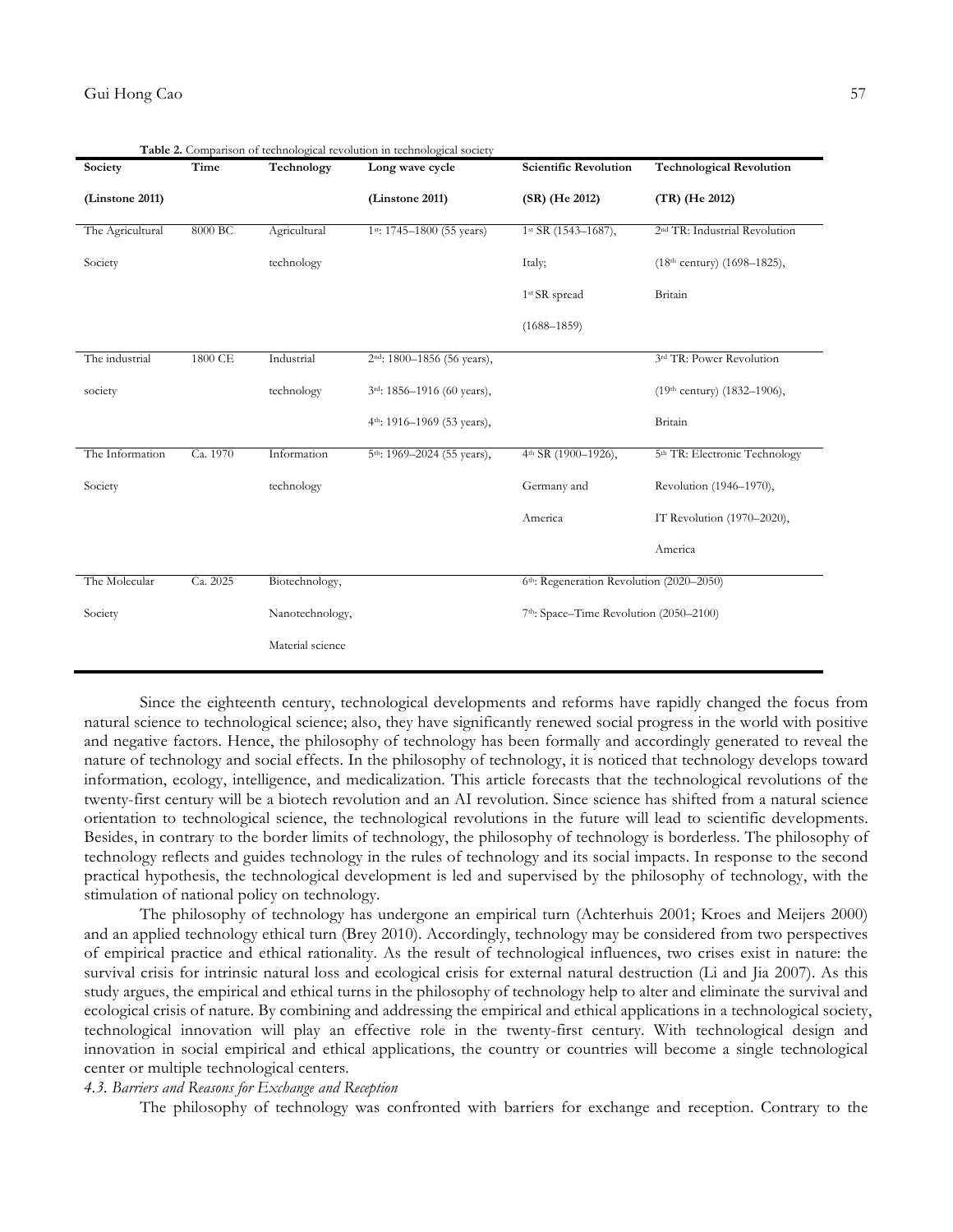popular philosophy of science with the great past, the philosophy of technology has been ignored in academic and practice circles or even unknown to the common people. The following paragraphs discuss the major reasons for this disregard.

First, there are a number of internal barriers to the exchange and reception of the philosophy of technology. Although there has been gradual advancement, the philosophy of technology is still an undeveloped subject in many fields. For instance, in position, it was in the anthology philosophy named by Elisabeth Ströker (1983), fringe area stated by Joseph C. Pitt (1995), or marginal field called by Friedrich Rapp (1995). It still lacks a systematic theory, accepted theoretical framework, and structural system (Sheng 2008). The philosophy of technology has not essentially clarified the nature of technology and its social impacts. Still there exists a series of philosophical reflections on technology (e.g., technological ontology, epistemology, methodology, and axiology) that is unsettled and confusing. In some cases, the philosophy of technology stayed outside of the boundary of technology with indifferent or adverse postures. Sometimes it is unaware of the various methods to open the black box of technology or it opens the technological box with improper methods. For instance, with a colorful array of social actors, processes, and images, the technological box opened by the social constructivists is still remarkably hollow with neglected technological consequences, irrelevant social groups, disregarded technological origins from the society and culture, and moral and political indifference (Winner 1993). It is high time to de-marginalize the philosophy of technology since technology is the mainstream of philosophy for the human enterprise (Hansson 2012).

Second, besides the internal barriers, external obstacles also exist in the philosophy of technology. There are various viewpoints on the philosophy of technology, mainly from the perspectives of politics, economy, technology, education, philosophy, and culture. In the top level, the politicians view different political natures of the philosophy of technology, for instance, the aforementioned debate about materialism or idealism on automation and cybernetics in the Soviet Union. In the mid-level, the economists or technocrats measure economic or technological benefits from the pragmatic impetus of the philosophy of technology, such as technological revolution and technological innovation. In the bottom level, the educators, philosophers, and cultural communicators notice various values in disciplinary education, philosophical belief, and cultural custom respectively. Most of the times, these diverse views are in conflict with each other while sometimes they are in a compromising state. Systemic exchange and reception management have not yet been proposed as an agenda among the communities of philosophers of technology, technologists, engineers, technical users, and others. The advocacy to improve the critical reflections of technology in student education and public understanding of technological roles in the society will gain momentum, while the trend toward empirical-based and interdisciplinary research will expand and flourish within the philosophy of technology (Michelfelder 2010). This deep insight indicates the necessity and significance of education and propaganda for current extrinsic encumbrances. *4.4. Global Philosophy of Technology*

This study proposes a global philosophy of technology with an intercultural technology program and an intercultural exchange and reception mode by endogenous and exogenous approaches. The global philosophy of technology is a global ideal on technology based on the prediction of Mitcham (2014), which states that the philosophy of technology would have a policy turn toward a philosophy of technological policy and a globalization trend to philosophically study the global issues on technology among various countries. An intercultural technology program eliminates the misunderstanding in the technological interaction, such as political and cultural divergences. The nature of intercultural technology is common and pure technology. An intercultural technology program uses an intercultural exchange and reception mode. The mechanism of intercultural exchange and reception of the philosophy of technology includes the approaches and processes of exchange and reception between the propagators and the recipients. The nature of the mechanism is analyzed taking into account the relationships of technology, nature, humans, and society in the process of exchange and reception in an intercultural mode, owing to the spatial theory and content diversity in the philosophy of technology. The intercultural exchange and reception of the philosophy of technology reflect and reveal the identification and reception of various values including sociology, culture, politics, and ethics.

In the endogenous approach, the philosophy of technology must advance from its undeveloped state to a mature status. The following advice potentially increases endogenous returns for the philosophy of technology.

a) With respect to leadership, the academic community centered at the society for philosophy and technology including the West and the East leads the developments of the philosophy of technology in the world. This study advocates the direction of development of the philosophy of technology toward professionalization and diversification in multi-disciplinary cooperation, especially encouraging philosophical-theoretical innovation and methodological application of technology in technological society.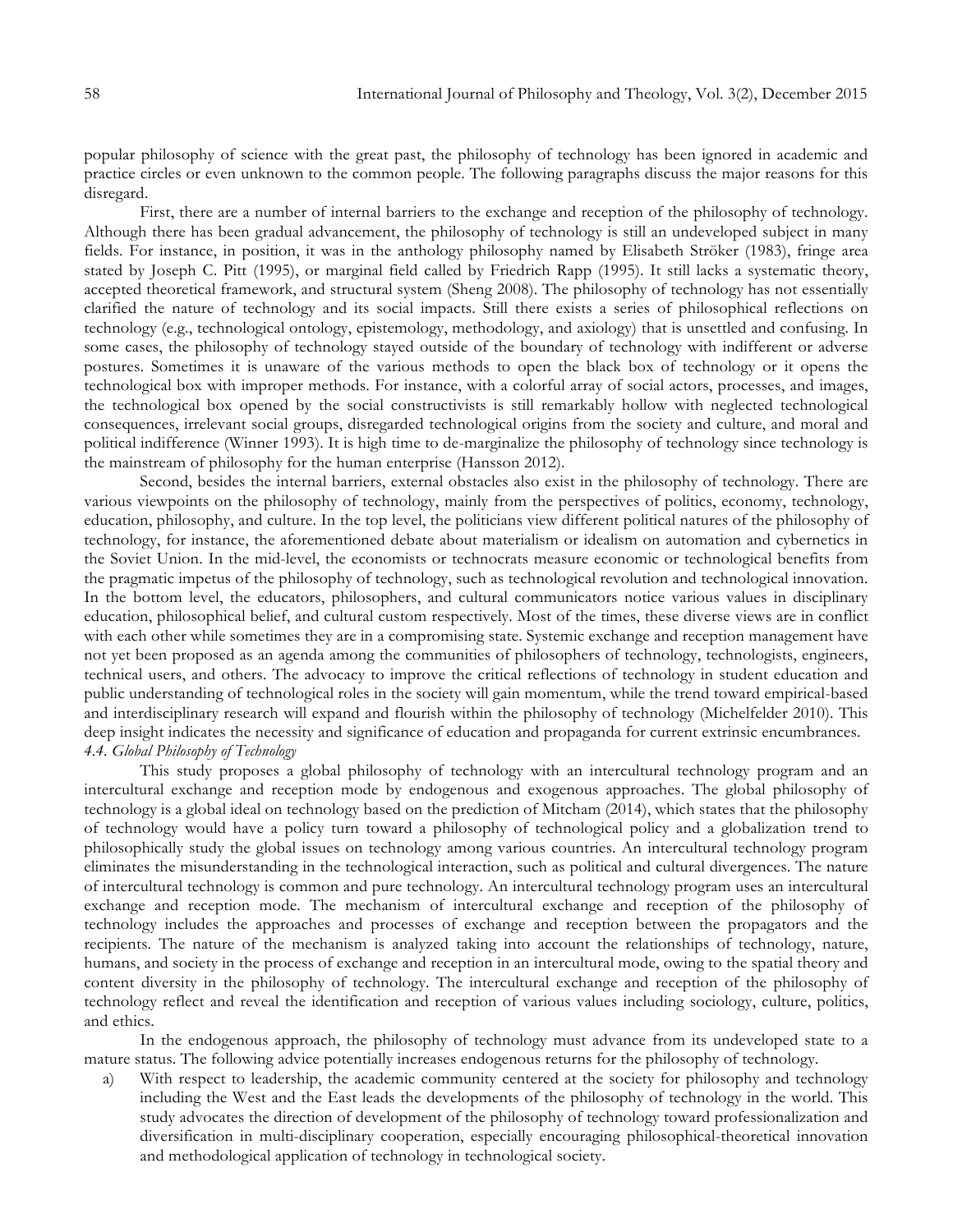- b) With respect to journals, this paper recommends improving in impact factor ranking, open access publication, and research contents diversification dealing with global issues of technology. Wittkower, D. E. and coauthors (2013) also proposed to advance in peer-review, emphasize true open access publication, and increase to publicize and adapt traditional academic research. In terms of attitudes, this article advocates the philosophy of technology to transfer the indifferent or negative attitudes to concerned or positive stances with thoughtful analyses on technology.
- c) With respect to the methods, the community of the philosophy of technology is proposed to establish an authoritative and acknowledged systematic theory system from the essential perspectives of philosophy and technology, including technological rules, codes, and roles. It is not limited to considerations only from the external perspectives of sociology, culture, history, theology, and psychology. The philosophy of technology plays a role in leading and monitoring the technological development. In terms of ontology, technology is a creative activity. In terms of epistemology, technology is an objective with structure and function. In terms of methodology, technology is created by design and changed by innovation. In terms of value, the social effect of technology is to serve social progress and benefit human liberation with technological effectiveness and efficiency.
- d) Within the intercultural exchange and spread of technological revolution, this study proposes technological revolution to be centered with explorations of technological development rules and technological roles in the society. The explorations on technological revolution require connecting technological innovation and technological ethics with the technological forecast, assessment, and policy. This study recommends countries interested in the philosophy of technology to build their philosophy of technology with unique features and openness to contribute to the localization and diversification in the world. This article suggests that technological nations consider their cases for the developments of domestic technology and international engineering, such as technological innovation or technological transfer in specified technology.

In the exogenous approach, an intercultural exchange and spread system is suggested to be developed and implemented by nations and professional organizations to promote the cohesiveness of the philosophy of technology based on democratic and openness principles. The exchange and spread system for the philosophy of technology are recommended to bring exogenous progress from the major spheres as follows.

- *a.* First, technological schools and engineers' teams are suggested to include technological education about the philosophy of technology as a common knowledge. Essential ideas including technological rules and social impacts, especially in technological design, innovation, and ethics, are suggested to be acknowledged as important knowledge for potential technical users, technologists and engineers as technical makers, and philosophers of technology as experts.
- *b.* Second, technological schools and training organizations are recommended to institute training in technological design and innovation that address the methodologies of basic technological creation and advanced innovation for living and development of both present and future. People learn the ideals of sustainable design, creation, innovation, and basic usage, such as the safe design and usages of IT.
- *c.* Third, a proper technical media structure is suggested to be constructed to publicize the philosophy of technology. The universal technology used for broadcasts, promotions, advertising, and exhibits, are recommended to be set up at the appropriate times, spaces, and projects for increasing the social impacts of technology. For example, professional websites easily and efficiently help to exchange and spread technological thoughts and its social roles. Projects funds for the philosophy of technology offer the channels to attract interests for transferring useful ideas into practical actions, such as speeches on technological ethics and privacy.
- *d.* Fourth, a philosophy of technological policy is suggested to be set up with top-down leadership and assessment alongside bottom-up implementation and monitoring. It may consider relative values including engineering, ethics, and sociology in the connections with technological policy.
- *e.* Fifth, the philosophy of technology is recommended to be exchanged and spread between the West and the East, including not only the spread of Western learning to the East, but also the introduction of Eastern culture to the West. The Eastern philosophy and culture have foundational influences on technology, which helps the Western understanding on the East.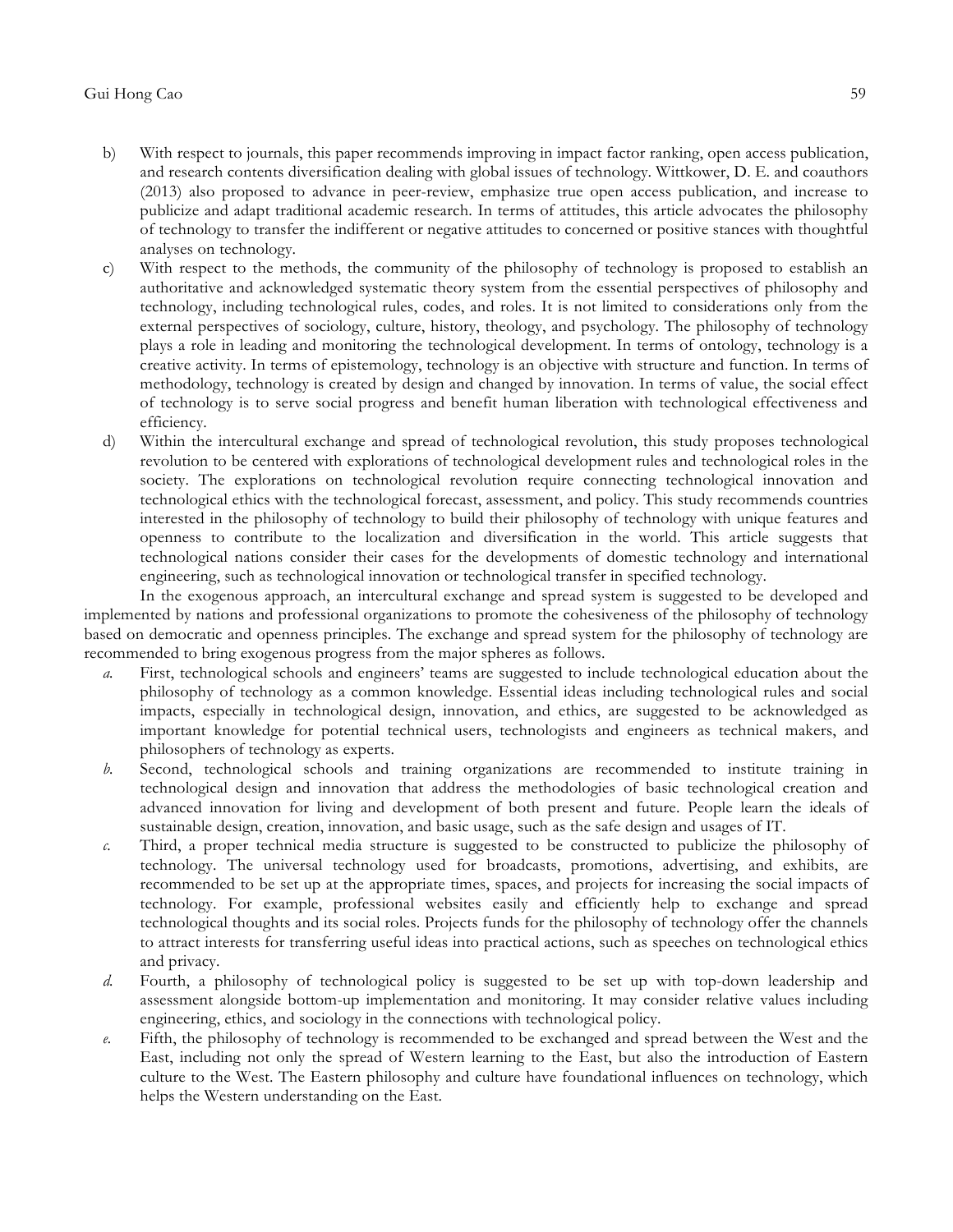#### **5. Conclusions**

In conclusion, by comparatively analyzing the major schools, this study has examined the international exchange and spread of the philosophy of technology. This article has argued the critical approaches, theories, research programs, and achievements in the scholar schools, the eastward spread of Western culture as the transfer process, and the technological revolution as an interesting practical topic. Furthermore, this paper has detected intrinsic and extrinsic obstacles and causes in the exchange and reception process. The borderless philosophy of technology has been exchanged and spread between the West and the East. The philosophy of technology has been rapidly spread, proving to be a powerful function in guiding and monitoring the technological development for social progress and human liberation. Based on the primary views and tactics, this study purposes to establish a global philosophy of technology for developing the international communication and dialog and encourage further exchanges as well as enhance learning. Therefore, it intensifies the internationalization process as a whole to enhance the philosophy of technology toward a discipline from a bright future to a great reality. Theoretically, it enriches the insight of the international development of the philosophy of technology and promotes its exchange process between the West and the East. Practically, it provides references for governmental and educational departments to draft policies on the philosophy of technology and technology.

# **Bibliography**

## *Published Sources*

- Achterhuis, Hans, ed. *American Philosophy of Technology: The Empirical Turn*. Bloomington and Indianapolis: Indiana University Press, 2001.
- Bailes, Kendall E. "The Politics of Technology: Stalin and Technocratic Thinking Among Soviet Engineers." *The American Historical Review* 79, no. 2 (1974): 445–69.
- Brey, Philip. "Anticipating Ethical Issues in Emerging IT." *Ethics and Information Technology* 14, no. 4 (2012): 305–17.
- Brey, Philip. "Philosophy of Technology after the Empirical Turn." *Techné: Research in Philosophy and Technology* 14, no. 1 (2010): 36–48.
- Brey, Philip. "Technology and Everything of Value." *University of Twente Inaugural Speech Series*, (2008): 1–44.
- Cao, Guihong. "Comparison of China-US Engineering Ethics Educations in Sino-Western Philosophies of Technology." *Science and Engineering Ethics*, (2014): 1–27. DOI: 10.1007/s11948-014-9611-3.
- Cao, Guihong. "Science-Technology Relationships in Sino-Western Philosophies of Technology: Hints for Innovation, Competitiveness, and Policy." *GSTF Journal of General Philosophy (JPhilo)* 2, no. 1 (2015): 10–26. DOI: 10.5176/2345-7856\_2.1.24.
- Carpenter, Stanley R. "Developments in the Philosophy of Technology in America." *Technology and Culture* 19, no. 1 (1978): 93–9.
- Chen, Changshu. *Chen Changshu Collected Works on the Philosophy of Technology*. Shenyang: Northeastern University Press, 2002.
- Chen, Changshu. *Introduction to the Philosophy of Technology.* Beijing: Science Press, 1999.
- Chen, Changshu. "Maintain the Vitality of the Philosophy of Technology." *Science, Technology and Dialectics* 18, no. 3  $(2001): 43-5.$
- Chen, Changshu, and Deyu Yuan. "Rethinking of the Research Program of Philosophy of Technology——Discussion with Prof. Zhang Hua-xia & Prof. Zhang Zhi-lin." *Studies in Dialectics of Nature* 17, no. 7 (2001): 39–42.
- Chen, Fan, and Jia Chen. "Retrospect and Expectation on Contemporary Philosophy of Technology in China." *Studies in Dialectics of Nature* 25, no. 10 (2009): 56–62.
- Dessauer, Friedrich. *Philosophie der Technik: Das Problem der Realisierung* [*Philosophy of Technology: The Problem of its Realization*]. Bonn: Friedrich Cohen, 1927.
- Dessauer, Friedrich. *Streit um die Technik*. Frankfurt am Main: Verlag Josef Knecht, 1956.
- Diemer, Alwin, ed. *16th World Congress of Philosophy 1978*. Düsseldorf: Congress Organisation, 1983.
- Editorial. "Technology Trap." *Nature* 448, (2007): 840.
- Ellul, Jacques. "The Technological Order." *Technology and Culture* 3, no. 4 (1962): 394–421.
- Ellul, Jacques. *The Technological Society*. New York: Vintage books, 1964.
- Ellul, Jacques. *The Technological System*. New York: Continuum, 1980.
- Engelmeyer, P. K. *Философиятехники 4: Техницизм*, [*Philosophy of Technology, Vol. 4: Technicism*], Moscow, 1913.
- Feenberg, Andrew. *Transforming Technology: A Critical Theory Revisited*. Oxford University Press, 2002.
- Goffi, Jean-Yves. *La Philosophie de la Technique*. Paris: Presses Universitaires de France, 1988.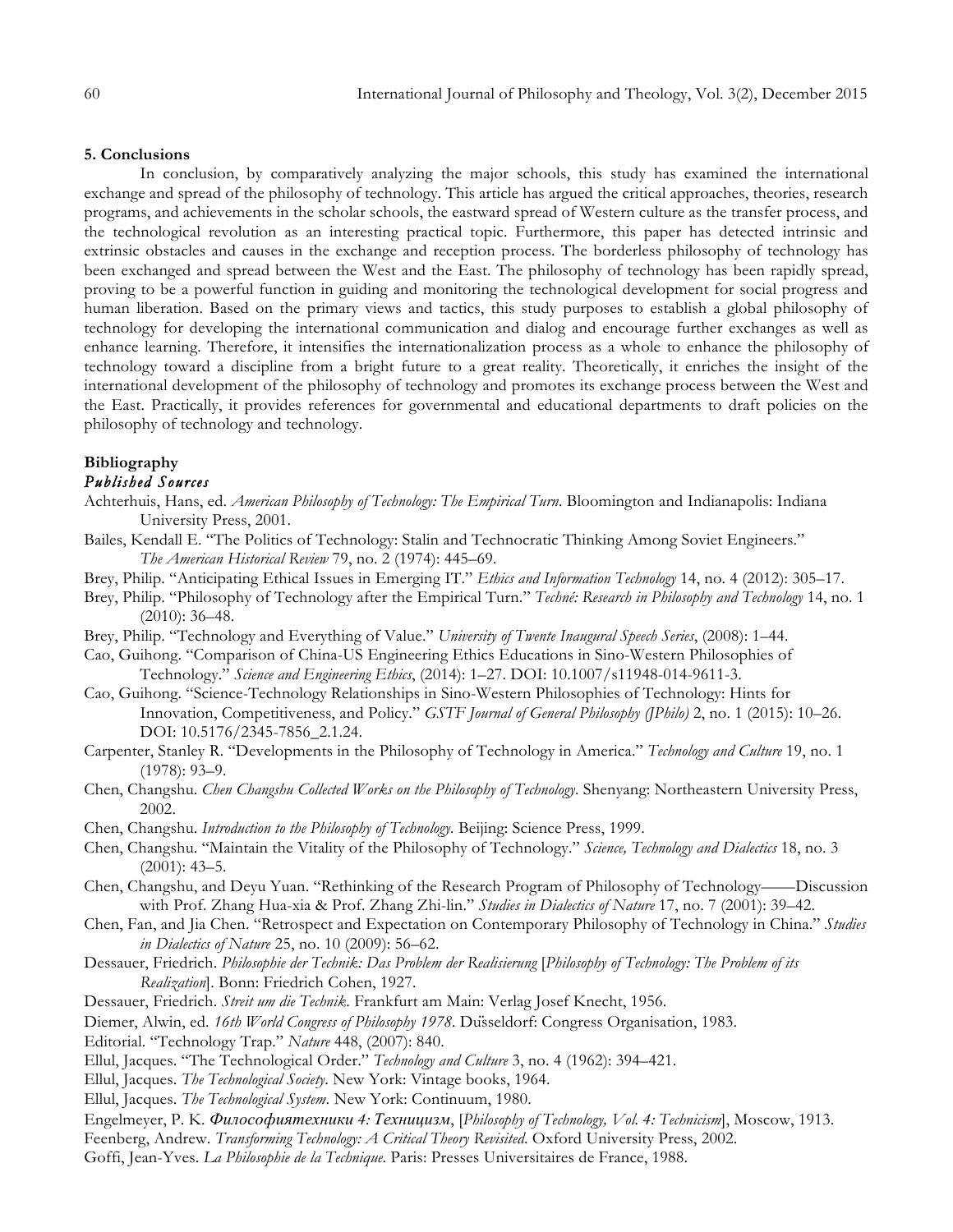- Guan, Xiaogang. "Essence of Technology". *Studies in Dialectics of Nature* 17, no. 12 (2001): 18–22.
- Hansson, Sven Ove. "De-Marginalizing the Philosophy of Technology." *Techné: Research in Philosophy and Technology* 16, no. 2 (2012): 89–93.
- Hansson, Sven Ove. "Technology and the Notion of Sustainability." *Technology in Society* 32, no. 4 (2010): 274–9.
- Hansson, Sven Ove. "What is Technological Knowledge?" In Inga-Britt Skogh and Marc J. de Vries (eds), *Technology Teachers as Researchers*, 17–31. Rotterdam, The Netherlands: Sense Publishers, 2013.
- Hansson, Sven Ove. "What is Technological Science?" *Studies in History and Philosophy of Science Part A* 38, no. 3 (2007): 523–7.
- He, Chuanqi. *Strategic Opportunities on the Sixth Revolution of Science and Technology*. Beijing: Science Press, 2012.
- Heidegger, Martin. *Sein und Zeit* [*Being and Time*]. Tübingen: Niemeyer, 1927.
- Heidegger, Martin. *Die frage nach der technik* [*The question concerning technology*]. Vorträge und Aufsätze, (1954): 13–44.
- Hickman, Larry A. *John Dewey's Pragmatic Technology*. Indianapolis: Indiana University Press, 1990.
- Ihde, Don. *Postphenomenology: Essays in the Postmodern Context*. Evanston, Ill: Northwestern University Press, 1993.
- Ihde, Don. "Triumph and Dismal Failure." *Nature* 442, no. 7106 (2006): 984–5.
- Ihde, Don, and Evan Selinger. *Chasing Technoscience: Matrix for Materiality*. Indiana University Press, 2003.
- Jiang, Zhenhuan. "German Philosophy of Technology and Japanese Technological Theory." *Studies on Dialectics of Nature*, no. 4 (1986): 49–54.
- Kapp, Ernst. *Grundlinien einer Philosophie der Technik: Zur Entstehungsgeschichte der Cultur aus neuen Gesichtspunkten*  [*Fundamentals of a Philosophy of Technology: The Genesis of Culture from a New Perspective*]. (Braunschweig/Brunswick 1877, Reprint Düsseldorf 1978, Engl. Translation Chicago, 1978), 1877.
- Kroes, Peter. "Design Methodology and the Nature of Technical Artefacts." *Design Studies* 23, no. 3 (2002): 287–302.
- Kroes, Peter. *Technical Artefacts: Creations of Mind and Matter: A Philosophy of Engineering Design*, vol. 6. New York: Springer, 2012.
- Kroes, Peter, and Anthonie Meijers. "The Dual Nature of Technical Artifacts: Presentation of a New Research Programme." *Techné: Research in Philosophy and Technology* 6, no. 2 (2002): 4–8.
- Kroes, Peter, and Anthonie Meijers. *The Empirical Turn in the Philosophy of Technology*, vol. 20. Amsterdam: JAI, 2000.
- Lafitte, Jacques. *Réflexions sur la Science des Machines* [*Reflections on the Science of Machines*]. Paris: Bloud et Gay, 1932. Reprinted with a new introduction by Jacques Guillerme. Paris: J. Vrin, 1972.
- Li, Bocong. "The Rise of Philosophy of Engineering in the East and the West." In: Van de Poel, I., & Goldberg, D. E. (Eds.). *Philosophy and Engineering: An Emerging Agenda* (Vol. 2)*,* (pp. 31–40). Dordrecht: Springer. Springer Science & Business Media, 2010.
- Li, Yaqing, and Ga Jia. "The Hundred Years Development of Technology Philosophy." *Scientific Management Research* 25, no. 4 (2007): 32–5.
- Linstone, Harold Adrian. "Three Eras of Technology Foresight." *Technovation* 31, no. 2 (2011): 69–76.
- Ma, Huiduan. *Pragmatic Analytical Philosophy of Technology*. Shenyang: Northeastern University Press, 2006.
- Marx, Karl. *Capital.* New York, N. Y. : Modern Library, 1906.
- Marx, Karl, and Fredrick Engels. *The Economic and Philosophic Manuscripts of 1844 and the Communist Manifesto*. Buffalo, NY: Prometheus Books, 1988.
- Medina, Manuel, and José Sanmartín. "A New Role for Philosophy and Technology Studies in Spain." *Technology in Society* 11, no. 4 (1989): 447–55.
- Michelfelder, Diane P. "The Philosophy of Technology When 'Things Ain't What They Used to Be'." *Techné: Research in Philosophy and Technology* 14, no. 1 (2010): 60–8.
- Mitcham, Carl. "Crouching Predictions, Hidden Hopes: The Past and the Future of Philosophy of Technology". *Journal of Engineering Studies* 6, no. 2 (2014): 119−24. Translated by Wang Nan.
- Mitcham, Carl. "Philosophy of Technology." In Durbin, P. T. (ed.). *A Guide to the Culture of Science, Technology, and Medicine*, 282–363. New York: Free Press, 1980.
- Mitcham, Carl. *Thinking through Technology: The Path between Engineering and Philosophy*. Chicago: University of Chicago Press, 1994.
- Moon, Suzanne. *Technology and Ethical Idealism: A History of Development in the Netherlands East Indies* (No. 156). Leiden: CNWS Publications, 2007.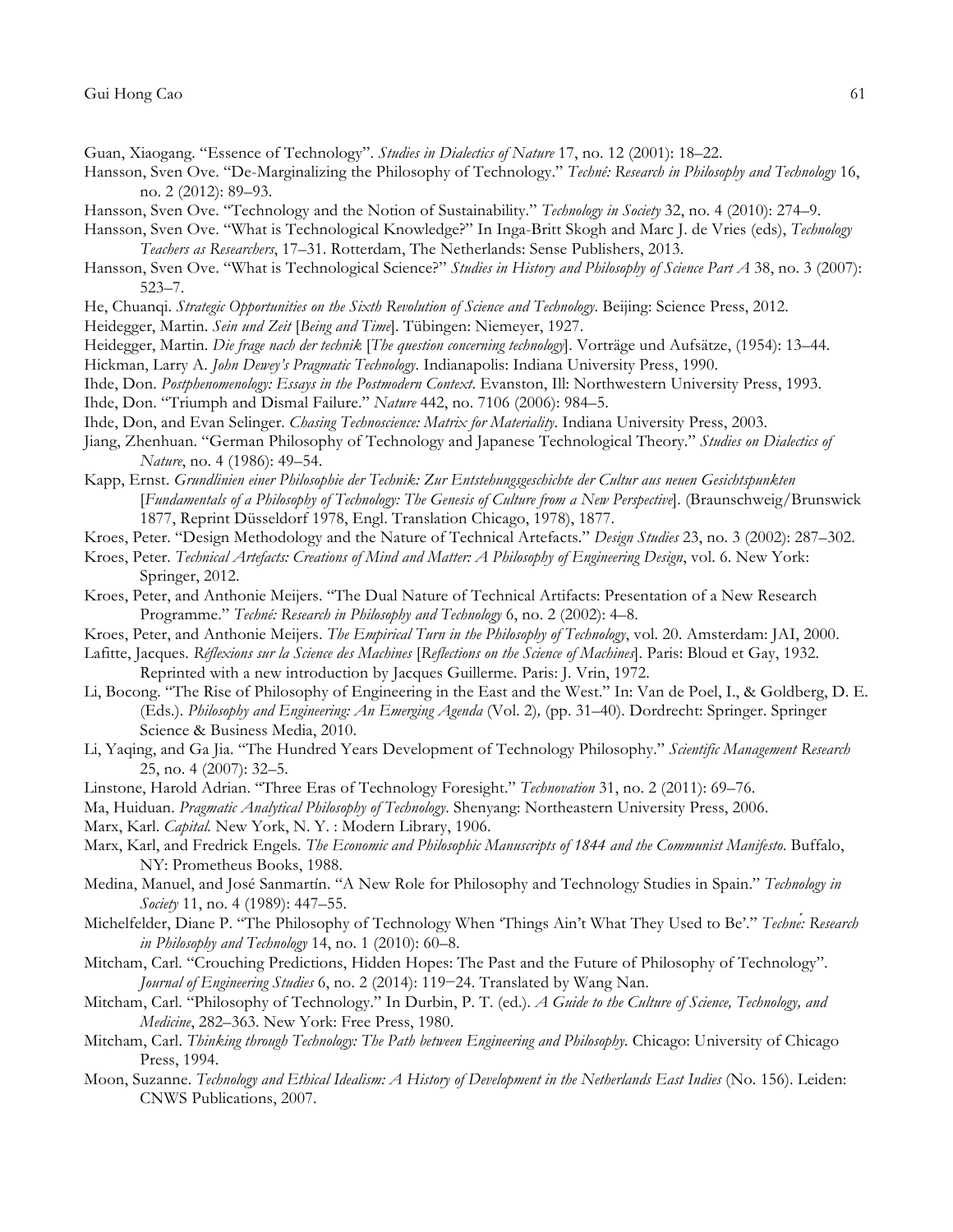- Mumford, Lewis. *Technics and Civilization*. New York: Harcourt Brace, 1934.
- Mumford, Lewis. *Technics and Human Development*. Vol. 1 of *The Myth of the Machine*. New York: Harcourt, Brace & World, 1967.
- Mumford, Lewis. *The Pentagon of Power*. Vol. 2 of *The Myth of the Machine*. New York: Harcourt, Brace & World, 1970.
- Needham, Joseph. *Science and Civilisation in China: Volume 2, History of Scientific Thought.* Cambridge: Cambridge University Press, 1956.
- Nye, David E. *Technology Matters: Questions to Live With*. Cambridge, MA: MIT Press, 2006.
- Ogburn, William Fielding. *Social Change with Respect to Culture and Original Nature*. New York: B. W. Huebsch, Incorporated, 1922.
- Palm, Elin, and Sven Ove Hansson. "The Case for Ethical Technology Assessment (eTA)." *Technological Forecasting and Social Change* 73, no. 5 (2006): 543–58.
- Pitt, Joseph C. "On the Philosophy of Technology, Past and Future." *Techné: Research in Philosophy and Technology* 1, no. 1 (1995): 18–22.
- Qian, Xuesen. "The Method Issues of Technological Sciences." *Newsletter of Dialectics of Nature*, no. 1 (1957): 34.
- Rapp, Friedrich. *Analytische Technikphilosophie*, Freiburg i. Br. / München, Alber 1978 ISBN 3-495-47385-8, engl 1980, span 1981, chin. 1986.
- Rapp, Friedrich. *Contributions to a Philosophy of Technology. Studies in the Structure of Thinking in the Technological Sciences*. Dordrecht: Reidel, 1974.
- Rapp, Friedrich. "Philosophy of Technology after Twenty Years: A German Perspective." *Techné: Research in Philosophy and Technology* 1, no. 1 (1995): 71–3.
- Sheng, Guorong. "Overview the Research Path and Its Evolvement in the Philosophy of Technology in the Occident." *Journal of Dialectics of Nature* 30, no. 5 (2008): 38–43.
- Sheng Guorong, and Zhongzhe Jin. The "Anthropomorphic Rule" Phenomenon of the Technological Development ——A Vision of the Philosophy of Technology. *Science & Technology Progress and Policy* 24, no. 4 (2007): 172–76.
- Simondon, Gilbert. *Du Mode d'existence des Objects Techniques* [*On the Mode of Existence of Technical Objects*]. Paris: Aubier, 1958.
- Steen, Marc. "Upon Opening the Black Box and Finding It Full Exploring the Ethics in Design Practices." *Science, Technology & Human Values* (2014): 1–32. DOI: 10.1177/0162243914547645.
- Stiegler, Bernard. *La Technique et le temps: La faute d'Epiméthée* (Vol. 1). Paris, Galilée/Cité des sciences et de l'industrie, 1994.
- [Stiegler, Bernard. *Technics and Time: The Fault of Epimetheus* (Vol. 1). Stanford, CA: Stanford University Press, 1998. English version.]
- Ströker, Elisabeth. "Philosophy of Technology: Problems of a Philosophical Discipline." In Durbin, Paul T., and Friedrich Rapp, (Eds.), *Philosophy and Technology* (pp. 323–336). Dordrecht: Reidel, 1983.
- Tian, Pengying. *Philosophy of Social Technology*. Beijing: People's Publishing House, 2005.
- Van den Hoven, Jeroen, Gert-Jan Lokhorst, and Ibo Van de Poel. "Engineering and the Problem of Moral Overload." *Science and Engineering Ethics* 18, no. 1 (2012): 143–55.
- Verbeek, Peter-Paul. "Materializing morality design ethics and technological mediation." *Science, Technology & Human Values* 31, no. 3 (2006): 361–80.
- Verbeek, Peter-Paul. *Moralizing Technology: Understanding and Designing the Morality of Things*. Chicago and London: University of Chicago Press, 2011.
- Verbeek, Peter-Paul. *What Things Do: Philosophical Reflections on Technology, Agency, and Design*. Penn State: Penn State University Press, 2005.
- Vermaas, Pieter E., Kroes, Peter, Light, Andrew, and Moore, Steven A. *Philosophy and Design: From Engineering to Architecture*. New York: Springer, 2008.
- Wang, Qian. *Between Dao and Technique: Philosophy of Technology against the Background of Chinese Culture*. Beijing: People Press, 2009.
- Winner, Langdon. *Autonomous Technology: Technics-out-of-Control as a Theme in Political Thought*. Cambridge, Mass: MIT Press, 1977.
- Winner, Langdon. "Do Artifacts Have Politics?" *Daedalus* 109, no. 1 (1980): 121–36.
- Winner, Langdon. *The Whale and the Reactor: A Search for Limits in an Age of High Technology*. Chicago: University of Chicago Press, 1986.
- Winner, Langdon. "Upon Opening the Black Box and Finding it Empty: Social Constructivism and the Philosophy of